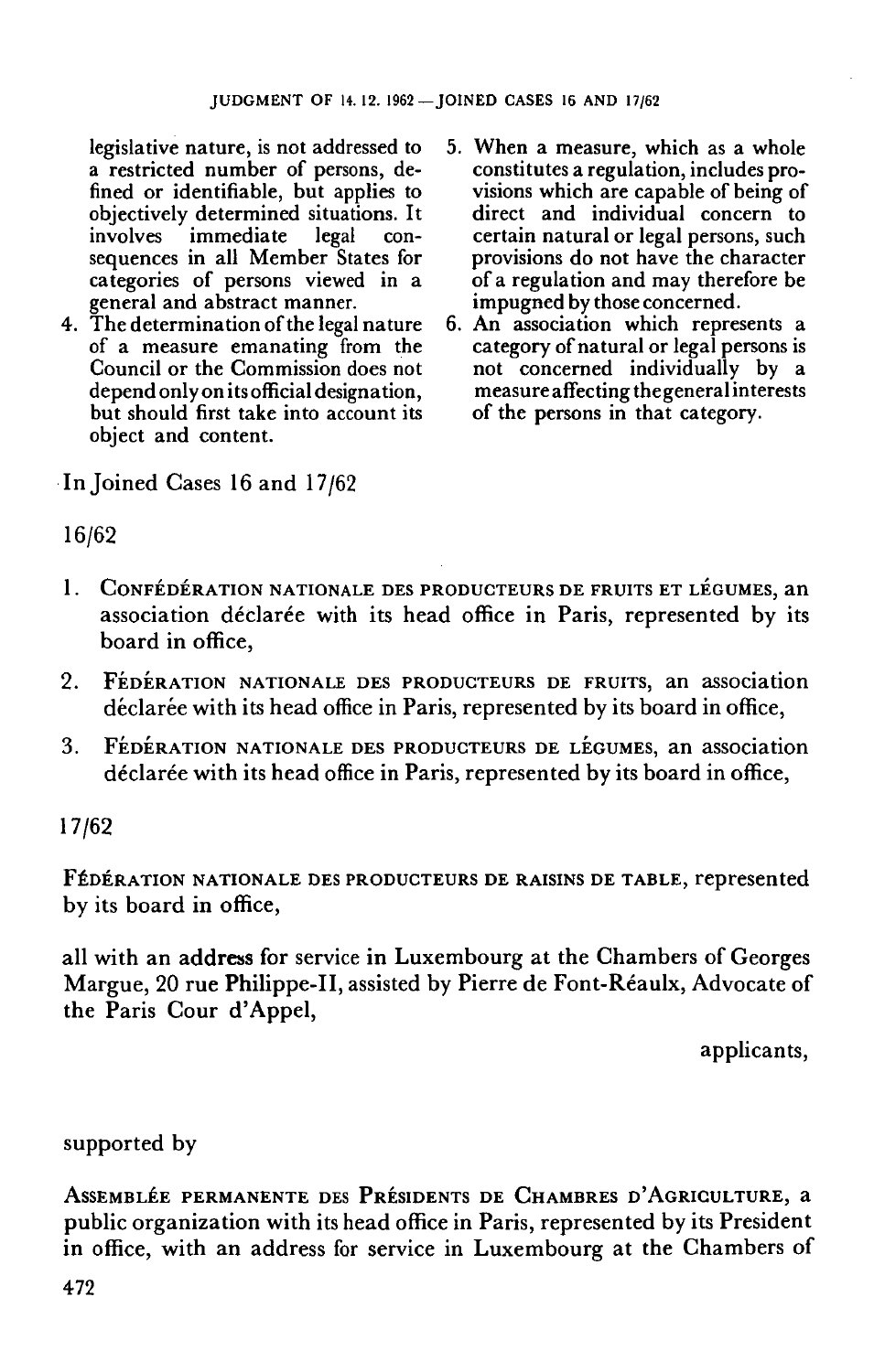Georges Margue, 20 rue Philippe-II, assisted by Pierre de Font-Réaulx, Advocate of the Paris Cour d'Appel,

intervener,

v

COUNCIL OF THE EUROPEAN ECONOMIC COMMUNITY, represented by its Legal Adviser, Jacques Mégret, acting as Agent,

defendant,

Application for annulment of Regulation No 23 of the Council of the European Economic Community, and in particular the provisions of Article <sup>9</sup> thereof,

THE COURT

composed of: A. M. Donner, President, L. Delvaux and R. Rossi (Presidents ofChambers), O. Riese (Rapporteur), Ch. L. Hammes, A. Trabucchi and R. Lecourt, Judges,

Advocate-General: M. Lagrange Registrar: A. Van Houtte

gives the following

## JUDGMENT

## Issues of fact and of law

I — Facts and procedure

The facts and procedure may be summarized as follows:

1. The Council of the EEC published in the Official Journal of the European Communities of 20 April 1962, pp. 965 et seq., a Regulation 'on the progressive establishment ofa common organization of the market in fruit and vegetables'. This Regulation, based mainly on Articles 42 and 43 of the EEC Treaty, provides as follows:

*— In Article I :*

'With <sup>a</sup> view to ensuring <sup>a</sup> progressive development of the common market and the common agricultural policy, <sup>a</sup> common organization of the market in fruit and vegetables shall be progressively established'.

- *— In Article 9, which is particularly at issue in this case:*
- 1. Quantitative restrictions on imports and measures having equivalent effect shall be abolished in trade between Member States in products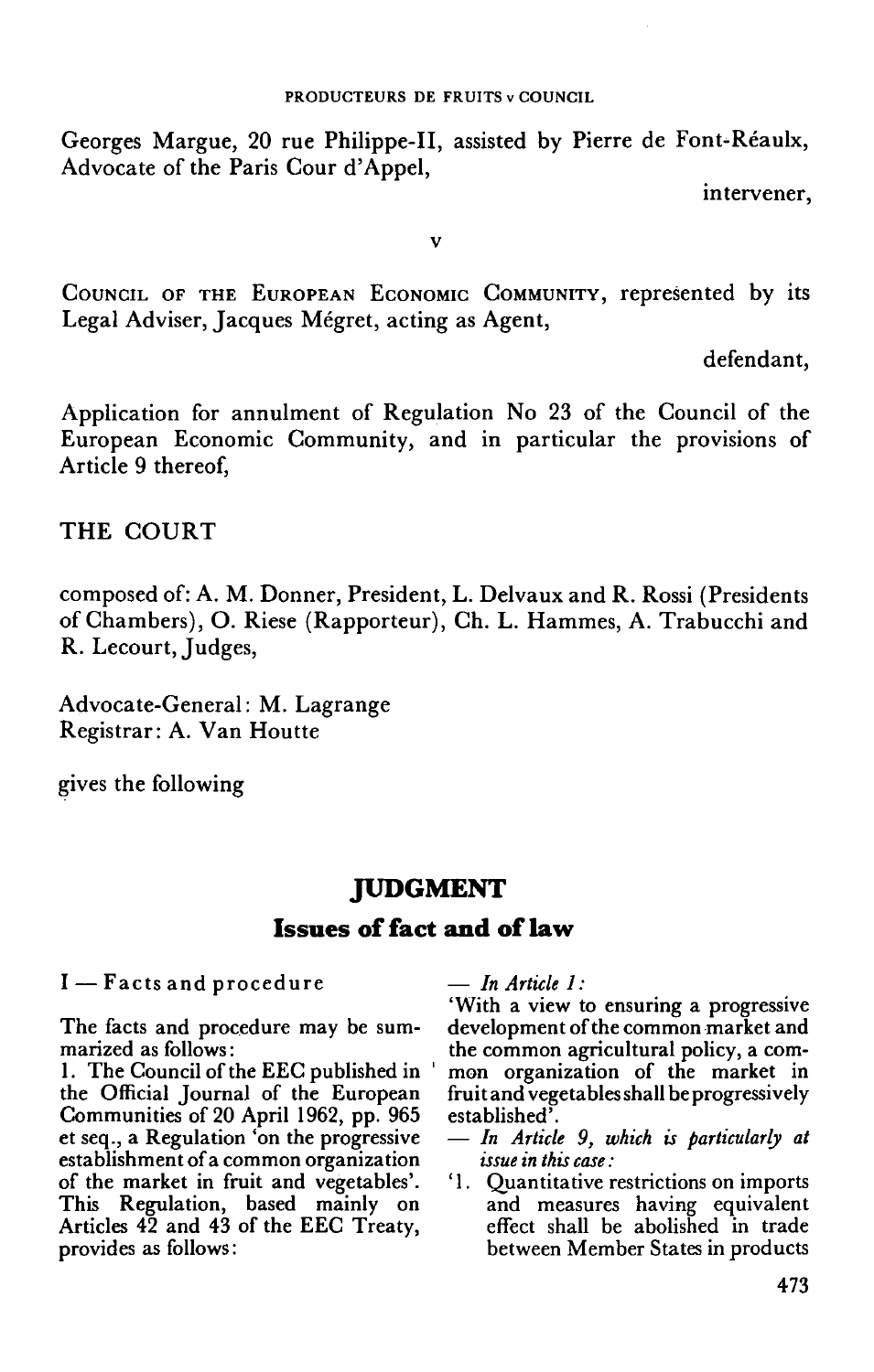graded under the provisions of the present Regulation in accordance with the timetable set out in paragraph 2.

2. The measures referred to in paragraph I shall be abolished:

(a) not later than 30 June 1962 for products of the "Extra" Class;

(b) not later than <sup>31</sup> December 1963 for products of Class I;

(c) not later than <sup>31</sup> December 1965 for products of Class II.

Member States shall dispense with recourse to the provisions of Article 44 of the Treaty in respect of the same quality classes on the same dates.'

2. On 19 June 1962 the applicants lodged at the Court Registry applications for annulment of the said Regulation. These applications were supported by 'supplementary statements' lodged on <sup>2</sup> July 1962.

3. On <sup>1</sup> September 1962 the defendant raised in both cases a preliminary objection of inadmissibility under Article <sup>91</sup> of the Rules of Procedure of the Court.

4. On 31 August 1962 the Assemblée permanente des présidents de chambres d'agriculture made, in both cases, an application to intervene in support of the conclusions of the applicants. The Court allowed the said Assemblée to intervene by Order dated 24 October 1962.

5. The Court joined the actions for the purposes of procedure and judgment by Order dated <sup>6</sup> November 1962.

6. On 20 November 1962 there was a hearing of the Court restricted to the preliminary objection of inadmissibility.

II — Conclusions of the parties

*In their applications and supplementary statements the applicants* claim that the Court should:

'annul Regulation No 23 of the Council of the European Economic Community, and in particular the provisions of Article 9 thereof.

*The defendant by its statement in support*

*of the preliminary objection ofinadmissibility* contends that the Court should:

without considering the substance of the case, declare the applications in question to be inadmissible, with all legal consequences arising therefrom, particularly in respect of the payment of fees, expenses and any other costs'.

*The applicants in their 'replies'* claim that the Court should:

join the preliminary objection of inadmissibility raised by the Council of the European Economic Community to the substance of the applications;

in any case rule that the present applications are admissible;

annul Regulation No 23 of the Council of the European Economic Community, in particular Article 9;

order the Council of the European Economic Community to pay all the costs'.

The intervener in its statement filed on <sup>12</sup> November 1962 claims that the preliminary objections of inadmissibility should be dismissed.

## III — Submissions and arguments of the parties

The submissions and arguments of the parties may be summarized as follows:

1. The applicants in the main action contend that the contested Regulation, and in particular Article <sup>9</sup> thereof, is vitiated by the four flaws enumerated in Article <sup>173</sup> of the EEC Treaty and that it is likely to occasion the most serious loss to French fruit and vegetable producers (the applicant in Case 17/62 adds 'and particularly to the producers of table grapes').

(a) The natural economic and social conditions affecting the products in question are very different, Italy on the one hand being a country situated wholly within the Mediterranean climatic zone whilst, on the other hand, of the<br>remainder of the Community, and remainder of the Community, particularly France, only <sup>a</sup> part enjoys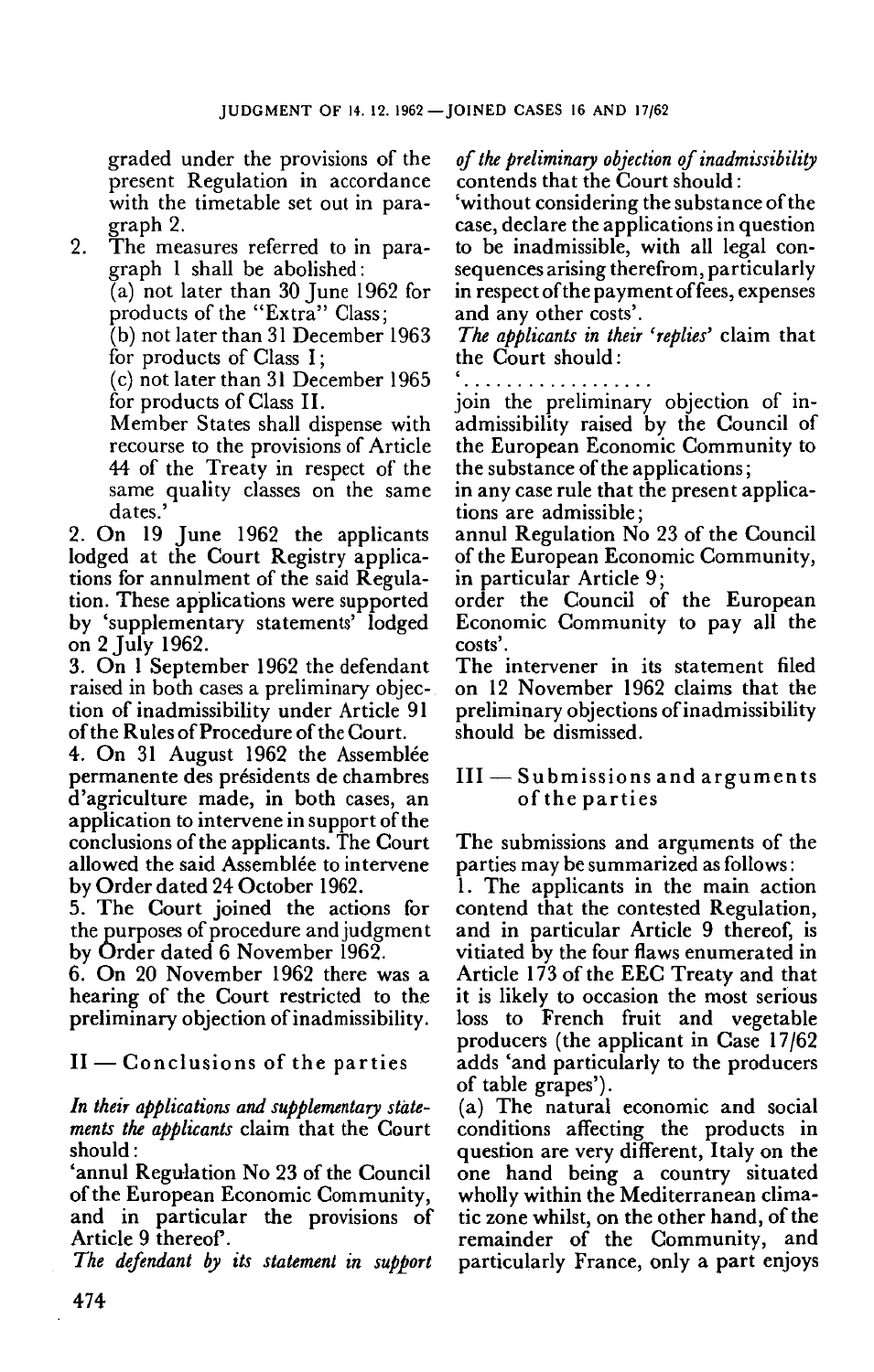such a climate. Consequently the greater partof French production reaches maturity 'with <sup>a</sup> certain time-lag'. It should be added that 'Italian cost prices are lower than French prices, especially because of the importance of the element of labour in the products in question, and the well-known difference between actual Italian wages and actual French wages', and that the availability of labour also varies from one country to the other.

These conditions necessarily have repercussions on prices and will continue to do so as long as the harmonization measures which are provided for in the Treaty in general and by Articles <sup>1</sup> et seq. of the Regulation in dispute have not been put into effect. In consequence, the immediate abolition on 30 June 1962 of quantitative restrictions on imports for products of the 'Extra' Class 'will lead to <sup>a</sup> situation of entirely unequal competition'.

But the harm referred to does not affect only the producers of 'extra' quality. In fact the price of this quality is a ceiling below which the prices of the other qualities extend downwards.

(b) In the disputed measure, the Council decided that Member States should dispense with recourse to the provisions of Article 44 of the Treaty, which have an essential importance within the general structure ofthe Treaty. The applicants refer particularly to the first paragraph of this Article which provides for protective measures in cases where the abolition of customs duties and quantitative restrictions between Member States 'may result in prices likely to jeopardize the attainment of the objectives set out in Article 39'. The products in question are in this precise danger.

The Council is not competent 'to set aside a fundamental provision of the Treaty and to announce in the name of the Member States that they dispense with recourse' to its provisions'. Under the terms of Article 145, the Council's only power of decision is 'to ensure that the objectives set out in this Treaty

are attained  $\dots$  in accordance with the provisions ofthis Treaty'. Here on the other hand it is <sup>a</sup> matter of an amendment of the Treaty, which could only occur through the well-known procedures, including in particular ratification by the Parliaments ofall the Member States.

2. *The defendant in the main action* takes issue only on the question of admissibility. According to the Council, it follows from the second paragraph of Article <sup>173</sup> of the EEC Treaty that the applications are inadmissible since the measure impugned:

(a) is <sup>a</sup> genuine regulation and not a disguised decision;

 $(b)$  is not of 'individual' concern to the applicants or their members;

(c) is not of 'direct' concern to them;

(d) in any case does not affect the position of the applicants as organizations, but at most only that of the members of those organizations.

#### *On points (a) and (b)*

Under the terms of Article 173, a private individual can contest <sup>a</sup> Regulation of the Council only when there is <sup>a</sup> question of a decision having been taken in the form of a regulation; it is necessary furthermore for this decision to be of individual concern to the applicant. In fact the authors of the Treaty clearly wished to prevent any action by those other than the Member States and the Institutions against measures of general application. This also follows from a comparison between the abovementioned Article and Article 33 of the ECSC Treaty, which, under certain conditions, permits actions by private individuals against general decisions.

It is not sufficient, therefore, that the applicant's 'own interests' are affected, but it is necessary that he 'should be affected by the measure in question not as <sup>a</sup> member of an abstractly defined category, but as <sup>a</sup> specific individual. The measure must really be of an indivi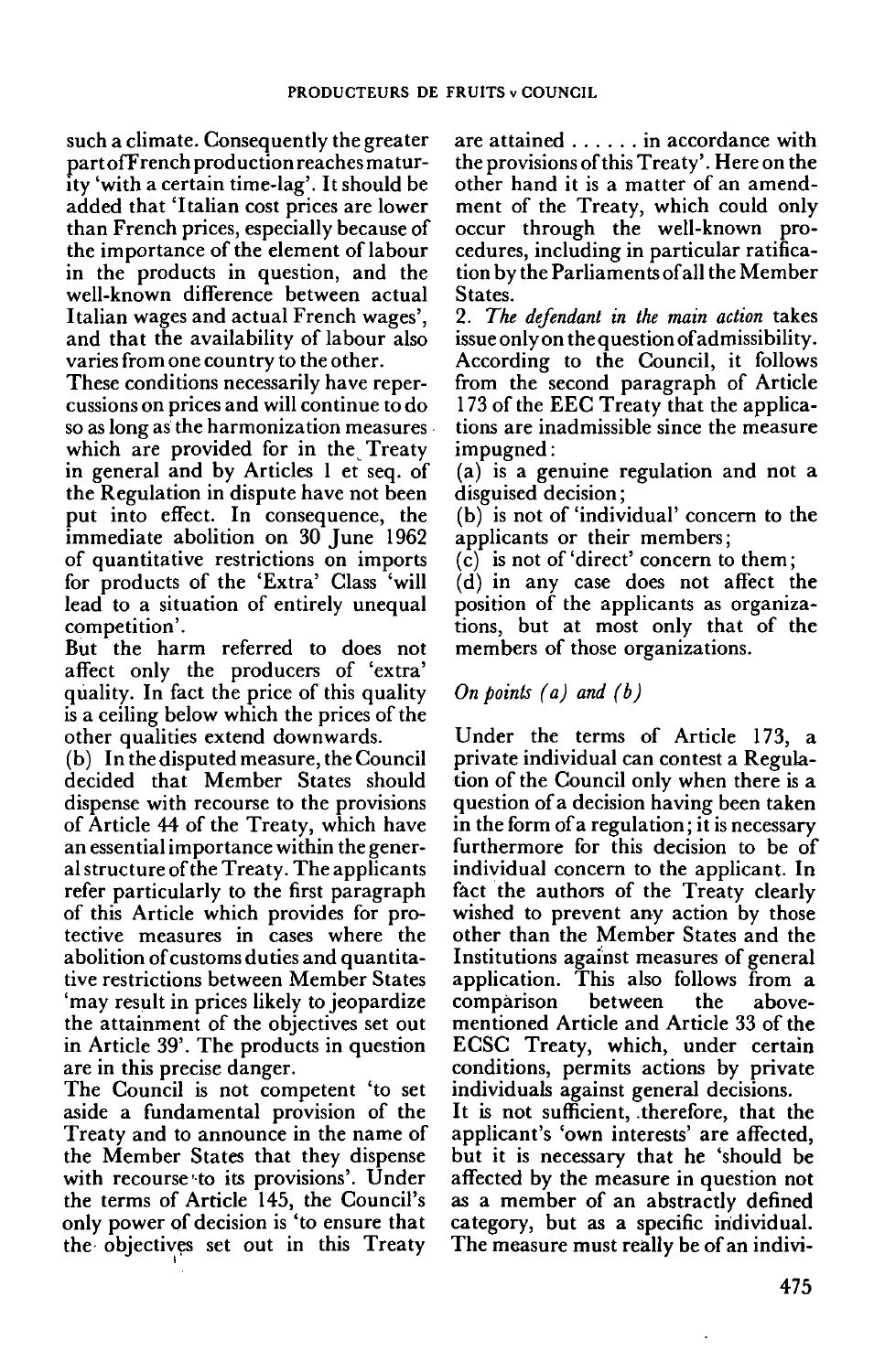dual and not of a general character'. As to the distinction between general and individual measures, the defendant refers to the case law of the Court relating to the ECSC Treaty, and on this point considers that 'the Treaties of Rome have introduced no innovation'.

In this case it is <sup>a</sup> matter of <sup>a</sup> genuine Regulation and, accordingly, of a measure of general application. In fact the measure 'establishes clearly a legislative principle, the conditions of application ofwhich it defines in an abstract manner: whoever the importers or exporters, present or future, may be, and whatsoever the country of origin or of destination, etc., all quantitative restrictions shall be abolished ....Within the sameframeworkdefined by theseabstract conditions, the application of minimum prices is dispensed with'. Although the Regulation in dispute makes provision for phasing over <sup>a</sup> period of time according to the quality of the products, this differentiation does not, in the light of the case law of the Court, affect the general nature of the said Regulation.

The Regulation in question cannot be regarded as a bundle of individual decisions addressed to all the private individuals in the Member States carrying on their activities in the sector in question; such an interpretation would, in fact, completely ignore the fact that the Regulation applies equally to persons who might establish themselves subsequently in the sector in question.

#### *On point (c)*

Theabove-mentionedArticle <sup>173</sup> further requires that a measure impugned by a private person shall affect him directly. 'This condition is fulfilled by <sup>a</sup> person in whose favour or against whose interest the disputed measure creates, modifies or abolishes rights or obligations, when, in brief, the effect of the measure on the person in question is direct and not mediate. This condition is not fulfilled where that measure takes effect only after the intervention of a legal act of a third party made on the basis of the measure in question.' If the case law of the Court concerning Article <sup>33</sup> of the ECSC Treaty has been more liberal in this respect, the explanation for this is precisely that the words 'concerning them' appearing in this provision are more widely drafted than the corresponding expressions in Article 173.

The application of these considerations to the present case shows that the applicants are not directly concerned by the disputed Regulation. This finding would be equally valid if the abandonment of the application of minimum prices contained in Article 9 of this Regulation included in actual fact the elements of a decision addressed to the Member States. In fact 'the producers are affected adversely by the abandonment by the Member States of the application of legislation on minimum prices only through the measures which the Member States take in implementation' ofthis abandonment.

AH the same, even accepting that the aboveinterpretationas regards the direct nature of the relationship between the measure andthe applicant is not accepted, the producers in question would not be more directly concerned by the Regulation in dispute. 'In fact the Treaty does not give them the right, as against their own States, to avail themselves of the option given by the Treaty to the States to apply minimum prices. It is for the States to decide in every case whether they consider it expedient to introduce or to retain such legislation.'

#### *On point (d)*

Lastly, the defendant expresses doubts as to the possibility of the applicant associations'bringing the applications whatever the nature of the disputed measure. It couldbeconsidered thatthese associations are only affected indirectly 'by the intermediary of, and through (their) members'. The EEC Treaty does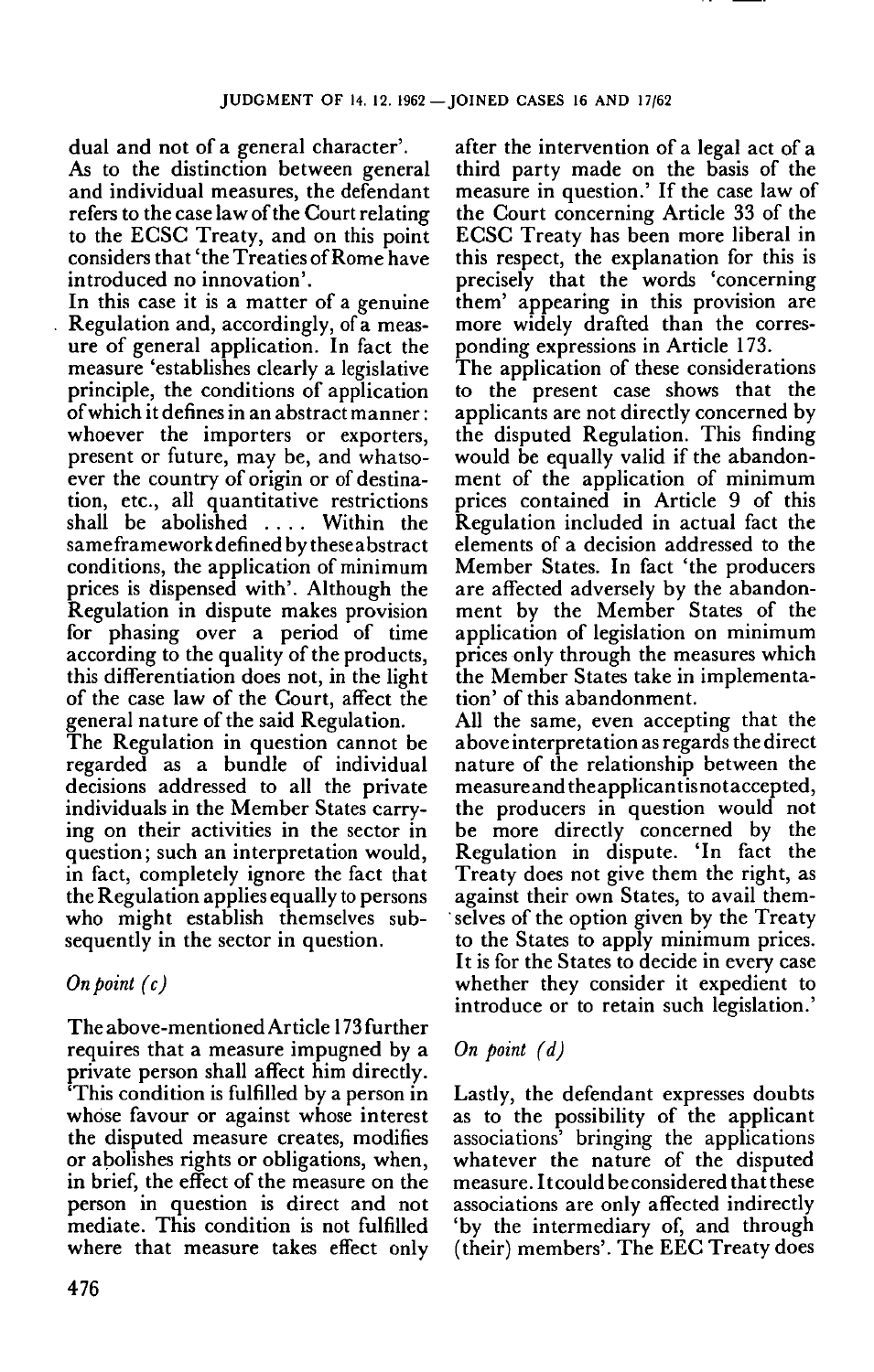not contain provisions analogous to those oftheECSC Treaty which expressly envisage a right of action by associations of undertakings.

The defendant emphasizes however that it raises this head of inadmissibility only as an alternative point and that its preliminary objection bears 'expressly' only upon the submissions as to the nature of the impugned measure.

*5. The applicants* reply first of all that, given the gravity of the basic issue, it is advisable to join the point of law to the substance of the case. In fact for the very assessment of the admissibility of the action it is not possible to pass over in silence the issues offact and oflaw which are set out therein.

The applicants, after all, are opposed to the arguments on which the preliminary objection of inadmissibility is based. They admit that the measure in dispute is not a decision addressed to the applicants, or <sup>a</sup> decision addressed to <sup>a</sup> third party; on the contrary, they believe that it is <sup>a</sup> matter of <sup>a</sup> 'decision, which, although in the form of <sup>a</sup> regulation, is of direct and individual concern to the applicants' within the meaning of Article 173.

In relying on the case law of the Court, which has always taken care to give the widest possible interpretation of the provisions of the ECSC Treaty which govern access to the Court and by stating that the EEC Treaty 'does not appear as a step backward in comparison with this legal progress', the applicants contend that Article 173 above-mentioned makes no distinction between general decisions and individual decisions. Consequently 'any natural or legal person may . . . institute proceedings against decisions other than individual decisions, even if these are described as regulations. It is sufficient that they are of direct and individual concern to the applicant . . .'.

Those conditions are fulfilled in the present case. As Article 173 takes into account the right of action of 'any natural or legal person', it is not possible to exclude this right for associations. On the other hand, an association is concerned directly and individually 'when the decision in dispute directly damages the professional interests which the association or group is authorized to represent. It therefore causes damage to this legal person, which in the light ofits nature and purpose is an individual as far as the decision is concerned". In the present case, all the French producers offruit and vegetables are directly and individually injured.

The argument that the measure in dispute adversely affects the producers only through steps to be taken in implementation by the Member States is rejected by the applicants. In fact it is not to the States that private individuals who suffer injury can turn in order to criticize the decisions of the Council; the national court, and at all events the French court, seised of such an action, can only rule that it does not have jurisdiction and refer the plaintiff to the Court of Justice. 'Moreover, it is not possible to envisage matters of which the national court could be seised, for the measures taken by the Member States would constitute merely the pure application of Article 9 of Regulation No 23'. 4. The intervener states that it 'associates itself fully' with the arguments of the applicants in the main action.

## Grounds of judgment

I — As to admissibility

1. Under the terms of the second paragraph of Article 173 of the EEC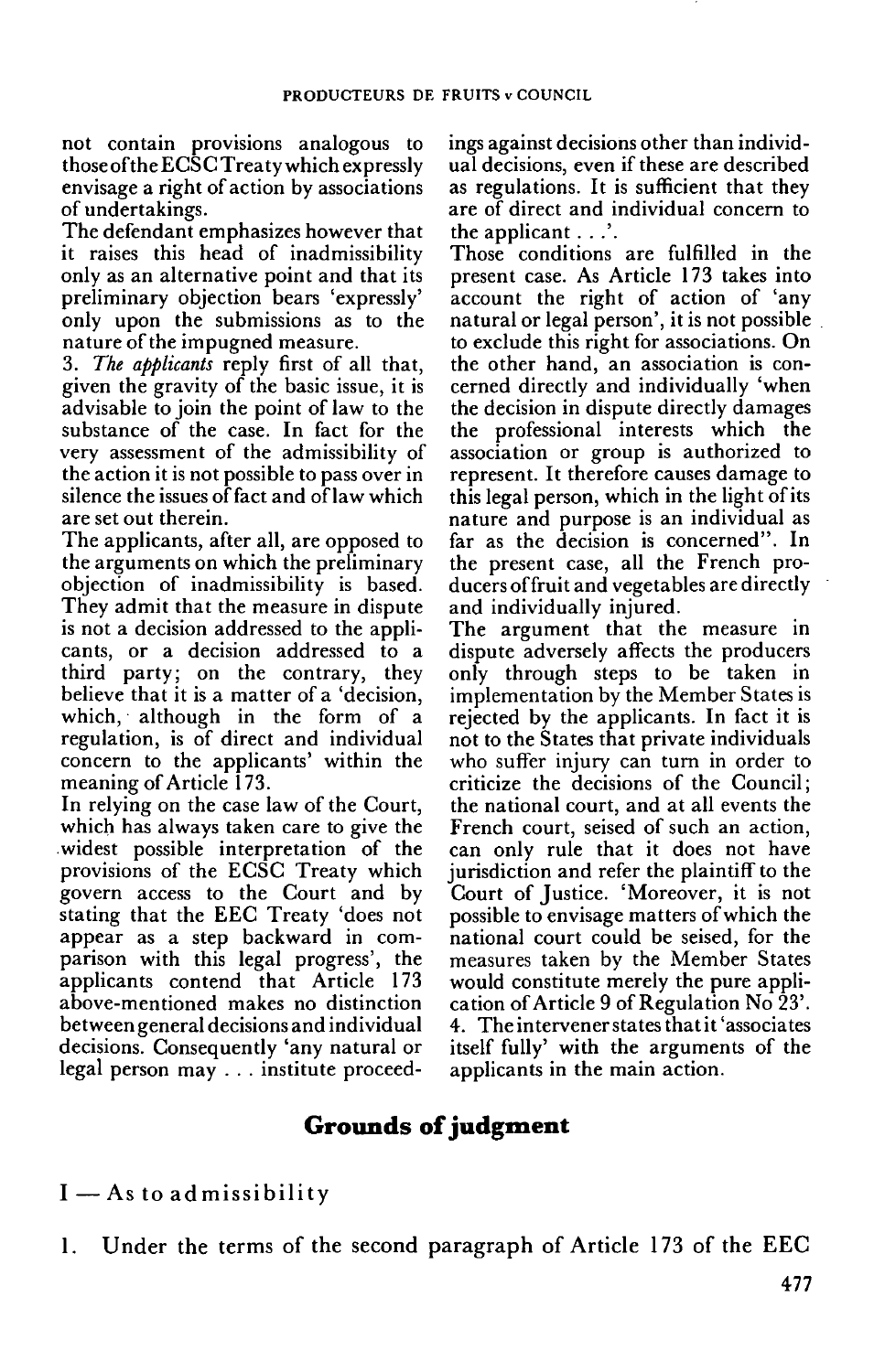Treaty, any natural or legal person may institute proceedings against an act of the Commission or the Council only if that act constitutes either <sup>a</sup> decision addressed to that person or <sup>a</sup> decision which, although in the form of <sup>a</sup> regulation or <sup>a</sup> decision addressed to another person, is of direct and individual concern to the former. It follows that such <sup>a</sup> person is not entitled to make an application for annulment ofregulations adopted by the Council or the Commission.

The Court admits that the system thus established by the Treaties of Rome lays down more restrictive conditions than does the ECSC Treaty for the admissibility of applications for annulment by private individuals. However, it would not be appropriate for the Court to pronounce on the merits of this system which appears clearly from the text under examination.

The Court is unable in particular to adopt the interpretation suggested by one of the applicants during the oral procedure, according to which the term 'decision', as used in the second paragraph of Article 173, could also cover regulations. Such a wide interpretation conflicts with the fact that Article 189 makes a clear distinction between the concept of <sup>a</sup> 'decision' and that of <sup>a</sup> 'regulation'. It is inconceivable that the term 'decision' would be used in Article <sup>173</sup> in a different sense from the technical sense as defined in Article 189. It follows from the foregoing considerations that the present applications should be dismissed as inadmissible if the measure in dispute constitutes a regulation.

In examining this question, the Court cannot restrict itself to considering the official title of the measure, but must first take into account its object and content.

2. Under the terms of Article <sup>189</sup> of the EEC Treaty, <sup>a</sup> regulation shall have general application and shall be directly applicable in all Member States, whereas a decision shall be binding only upon those to whom it is addressed. The criterion for the distinction must be sought in the general 'application' or otherwise of the measure in question.

The essential characteristics of <sup>a</sup> decision arise from the limitation of the persons to whom it is addressed, whereas <sup>a</sup> regulation, being essentially of <sup>a</sup> legislative nature, is applicable not to <sup>a</sup> limited number of persons, defined or identifiable, but to categories of persons viewed abstractly and in their entirety. Consequently, in order to determine in doubtful cases whether one is concerned with <sup>a</sup> decision or <sup>a</sup> regulation, it is necessary to ascertain whether the measure in question is of individual concern to specific individuals.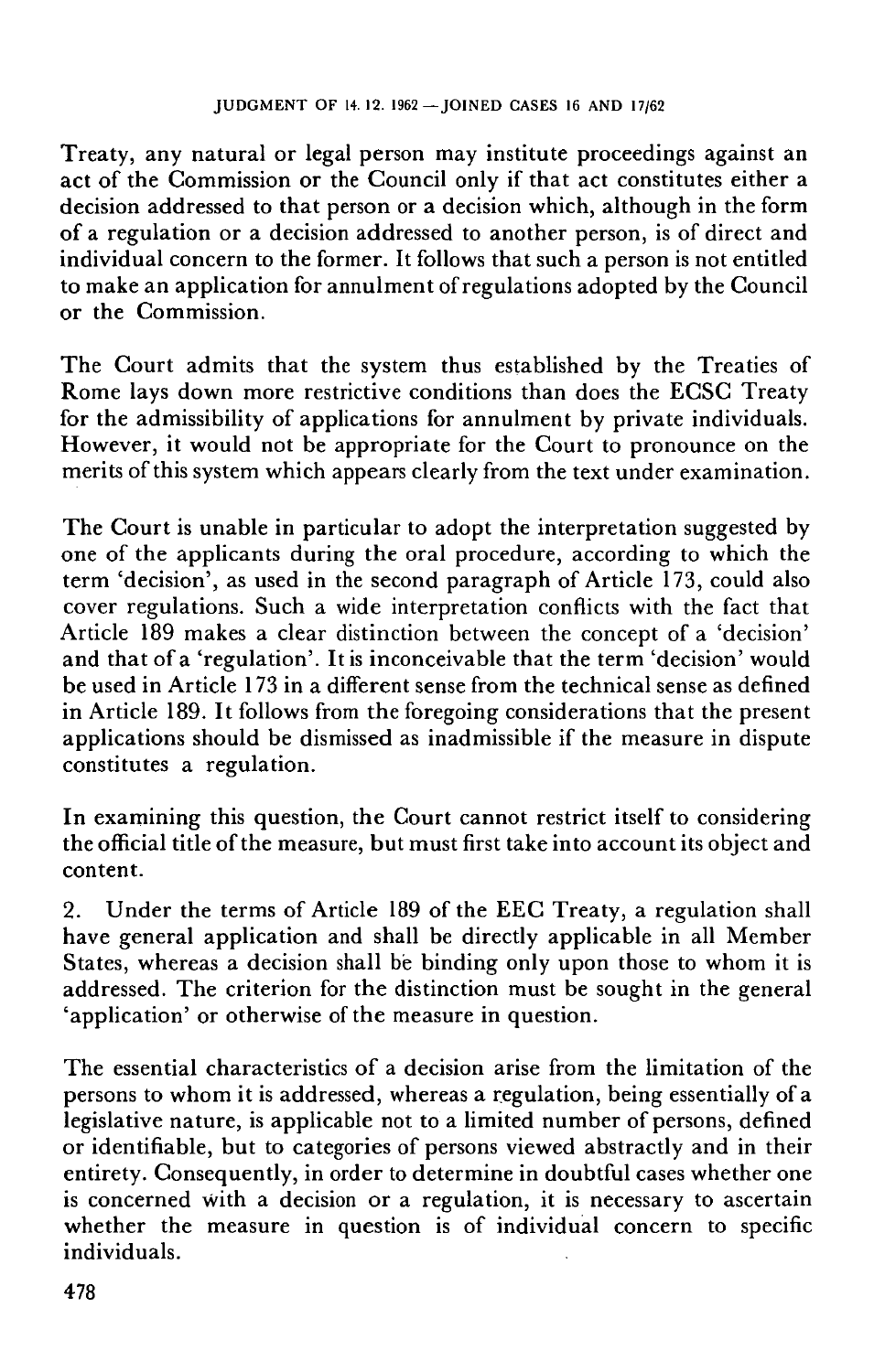In these circumstances, if <sup>a</sup> measure entitled by its author <sup>a</sup> regulation contains provisions which are capable of being not only of direct but also ofindividual concern to certain natural or legal persons, it must be admitted, without prejudice to the question whether that measure considered in its entirety can be correctly called <sup>a</sup> regulation, that in any case those provisions do not have the character of <sup>a</sup> regulation and may therefore be impugned by those persons under the terms of the second paragraph of Article  $173$ .

3. In this case the measureindispute was entitledby its author <sup>a</sup> 'regulation'. However, the applicants maintain that the disputed provision is in fact a decision in the form of a regulation'. It is possible without doubt for a decision also to have a very wide field of application. However, <sup>a</sup> measure which is applicable to objectively determined situations and which involves immediate legal consequences in all Member States for categories of persons viewed in <sup>a</sup> general and abstract manner cannot be considered as constituting a decision, unless it can be proved that it is of individual concern to certain persons within the meaning of the second paragraph of Article 173.

In this particular case, the disputed provision involves immediate legal consequences in all Member States for categories of persons viewed in a general and abstract manner. In fact, Article 9 of the measure in disputethe provision particularly at issue in the present dispute—abolishes, for certain products and subject to certain time limits, quantitative restrictions on imports and measures having equivalent effect. It involves in addition the requirement that Member States shall dispense with recourse to the provisions of Article 44 of the Treaty, in particular with regard to the right temporarily to suspend or reduce imports. Consequently, the said Article eliminates the restrictions on the freedom of traders to export or import within the Community.

It remains to be considered whether the disputed provision is of individual concern to the applicants.

Although this provision, by obliging Member States to put an end to or to dispense with various measures capable offavouring agricultural producers, affects in so doing their interests and the interests of the members of the applicant associations, it must be stated nevertheless that those members are concerned by the said provision in the same way as all other agricultural producers of the Community.

Moreover, one cannot accept the principle that an association, in its capacity as the representative of a category of businessmen, could be individually concerned by <sup>a</sup> measure affecting the general interests ofthat category.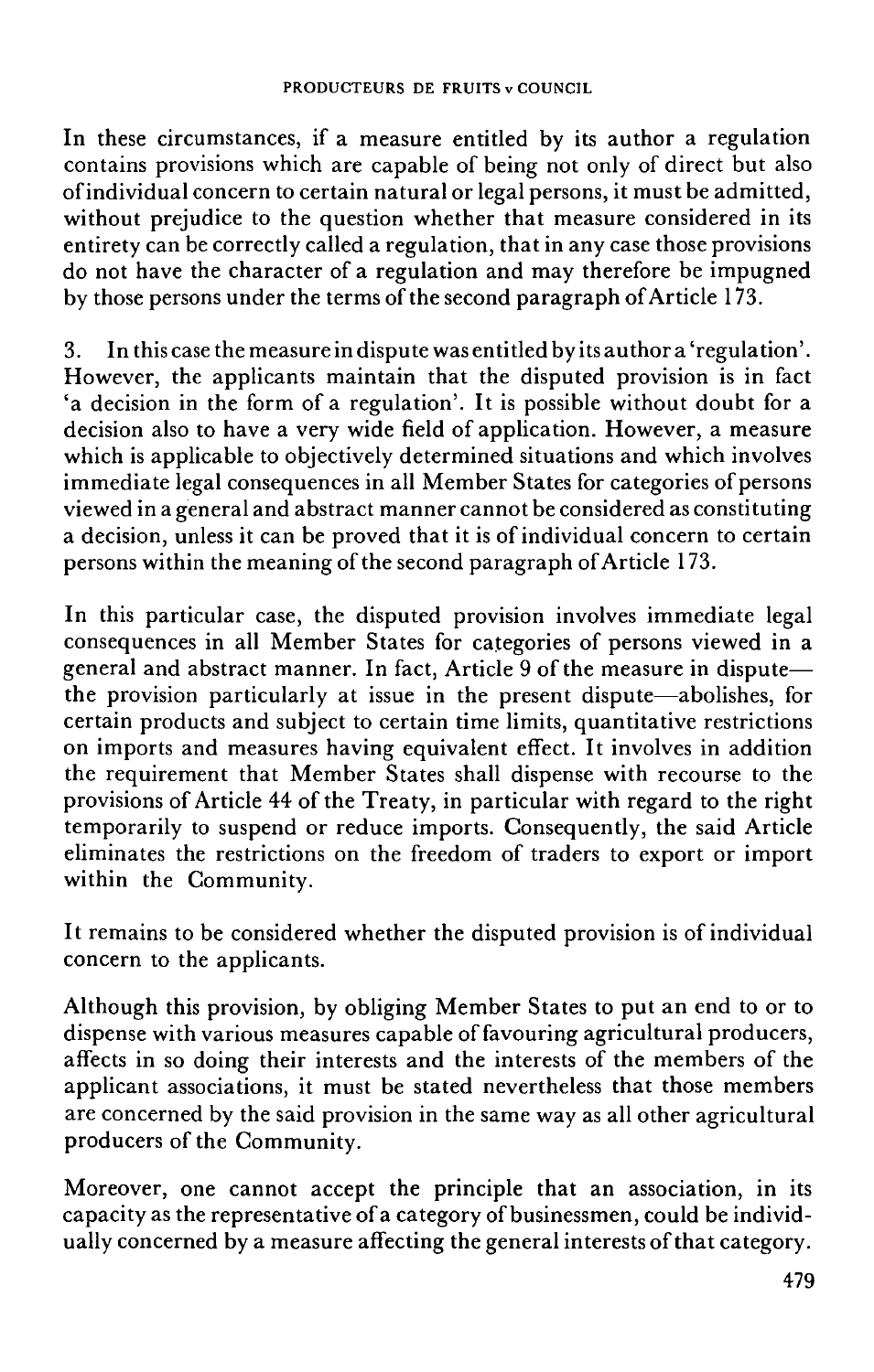Such <sup>a</sup> principle would result in the grouping, under the heading of <sup>a</sup> single legal person, of the interests properly attributed to the members of <sup>a</sup> category, who have been affected as individuals by genuine regulations, and would derogate from the system of the Treaty which allows applications for annulment by private individuals only of decisions which have been addressed to them, or ofacts which affect them in <sup>a</sup> similar manner.

In these circumstances, it cannot be admitted that the provision in dispute is of individual concern to the applicants. It follows that the defendant was correct in designating the provision in question as <sup>a</sup> regulation.

The preliminary objection ofinadmissibility is therefore well founded and the applications must be declared inadmissible, without its being necessary to examine the question whether associations are entitled to act each time their members are enabled to do so.

II — Costs

Under the terms of Article 69 (2) of the Rules of Procedure of the Court, the unsuccessful party shall be ordered to pay the costs. In the present case the applicants and the intervener, having failed in their action, must bear the costs of the proceedings.

On those grounds,

Upon reading the pleadings; Upon hearing the report of the Judge-Rapporteur; Upon hearing the parties; Upon hearing the opinion of the Advocate-General; Having regard to Articles 173 and 189 of the Treaty establishing the European Economic Community; Having regard to the Protocol on the Statute of the Court of Justice of the European Economic Community; Having regard to the Rules of Procedure of the Court of Justice of the European Communities, especially Articles 69 (2) and <sup>91</sup> (4);

## THE COURT

hereby

1. Dismisses the applications as being inadmissible;

2. Orders the applicants to bear their own costs and those

480